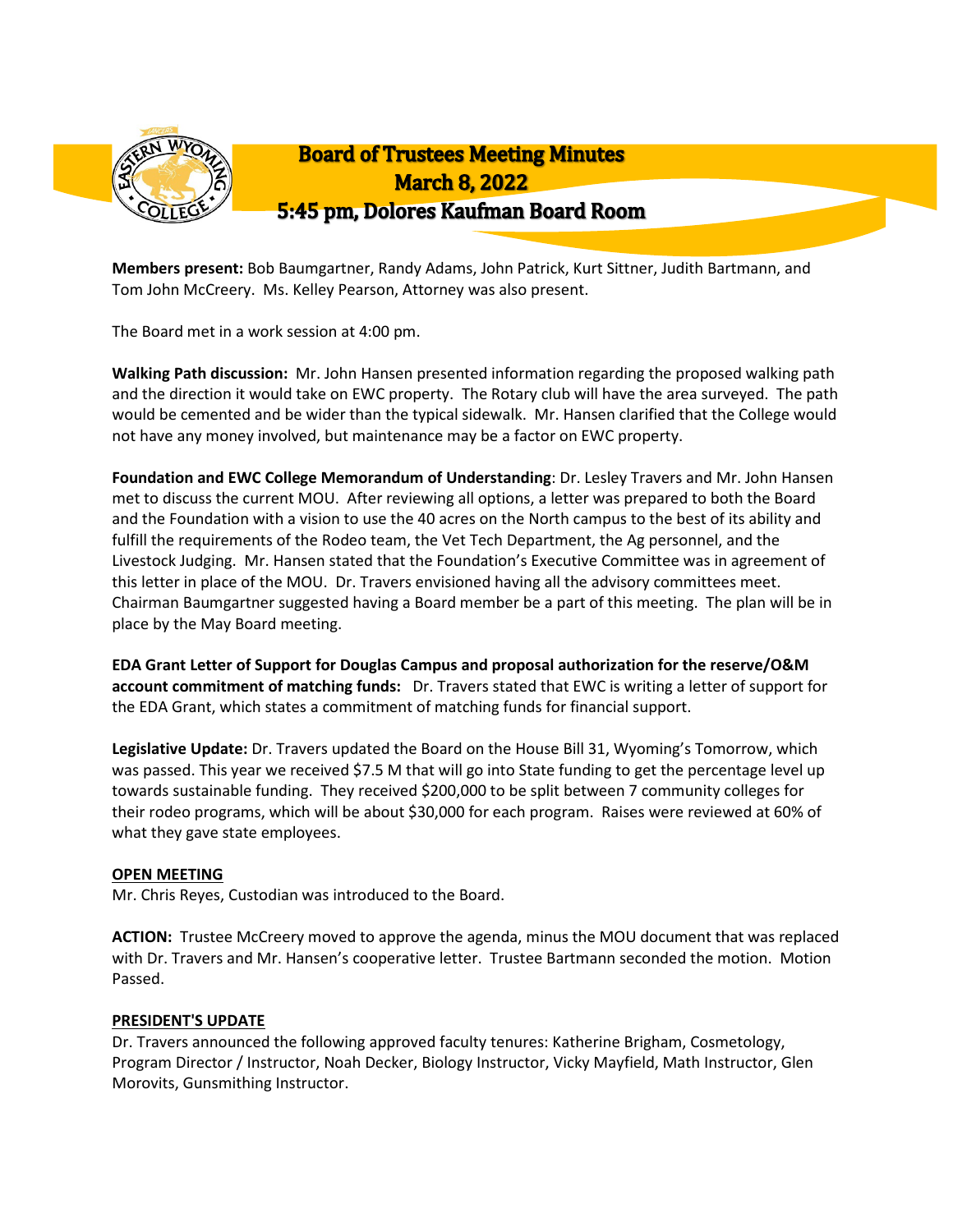A meeting was held to discuss the proposed Board Policy 3.9, Faculty Resignations. At the next board meeting, this will be finalized and will be presented to the Board.

Graduation is May 13, 2022. There will be two ceremonies; 10:00am and 2:00pm, with an Alumni sponsored barbeque from 11:30am to 1:00pm. The keynote speaker will be the Honorable Judge Keith Kautz.

### **CONSENT AGENDA**

**ACTION:** Trustee Patrick moved to remove Trustee Varney off the Consent Agenda. Trustee Adams seconded the motion. Motion passed unanimously.

*Comment:* Trustee Patrick stated that the Board is accepting Trustee Varney's resignation, but expressed that Varney was a long time member of this College, and a ceremony should be in place. Chairman Baumgartner thanked Trustee Varney for his 13 years on the Board. Trustee Adams also thanked Mr. Varney for his 40 years of public service to Goshen County.

**ACTION:** Trustee Bartmann moved to approve the March 8, 2022, Consent Agenda, which includes the minutes from the February 8, 2022, Board Meeting. Trustee McCreery seconded the motion. Motion passed unanimously.

### **ACTION ITEMS**

**ACTION:** Trustee Patrick moved to approve the resignation of Trustee Mike Varney. Trustee McCreery seconded the motion. Motion passed unanimously.

**ACTION:** Trustee Patrick moved to approve the March 2022, Financial Report. Trustee Adams seconded the motion. Motion passed unanimously.

Mr. Wilkes also updated the Board on the construction and maintenance projects, campus access control and video surveillance, installation of room controls, fire alarm system, Eastern Hall emergency backup generator, activity center chiller replacement, work orders, and the labor shortage in the maintenance department.

**ACTION:** Trustee McCreery moved to approve the proposed Walking Path Design. Trustee Adams seconded the motion. Motion passed unanimously.

**ACTION:** Trustee McCreery moved to approve the proposed Letter that was presented by Dr. Travers and Mr. Hansen in place of the MOU document. Trustee Patrick seconded the motion. Motion passed unanimously.

**ACTION:** Trustee Adams moved to approve the letter of support for the proposal of up to \$200,000 of the EWC Douglas campus reserve/O&M account commitment of matching funds. Trustee Sittner seconded the motion. Motion passed unanimously.

**ACTION**: Trustee McCreery moved to approve the final reading Board Policy 6.14 Course fees. Trustee Bartmann seconded the motion. Motion passed unanimously.